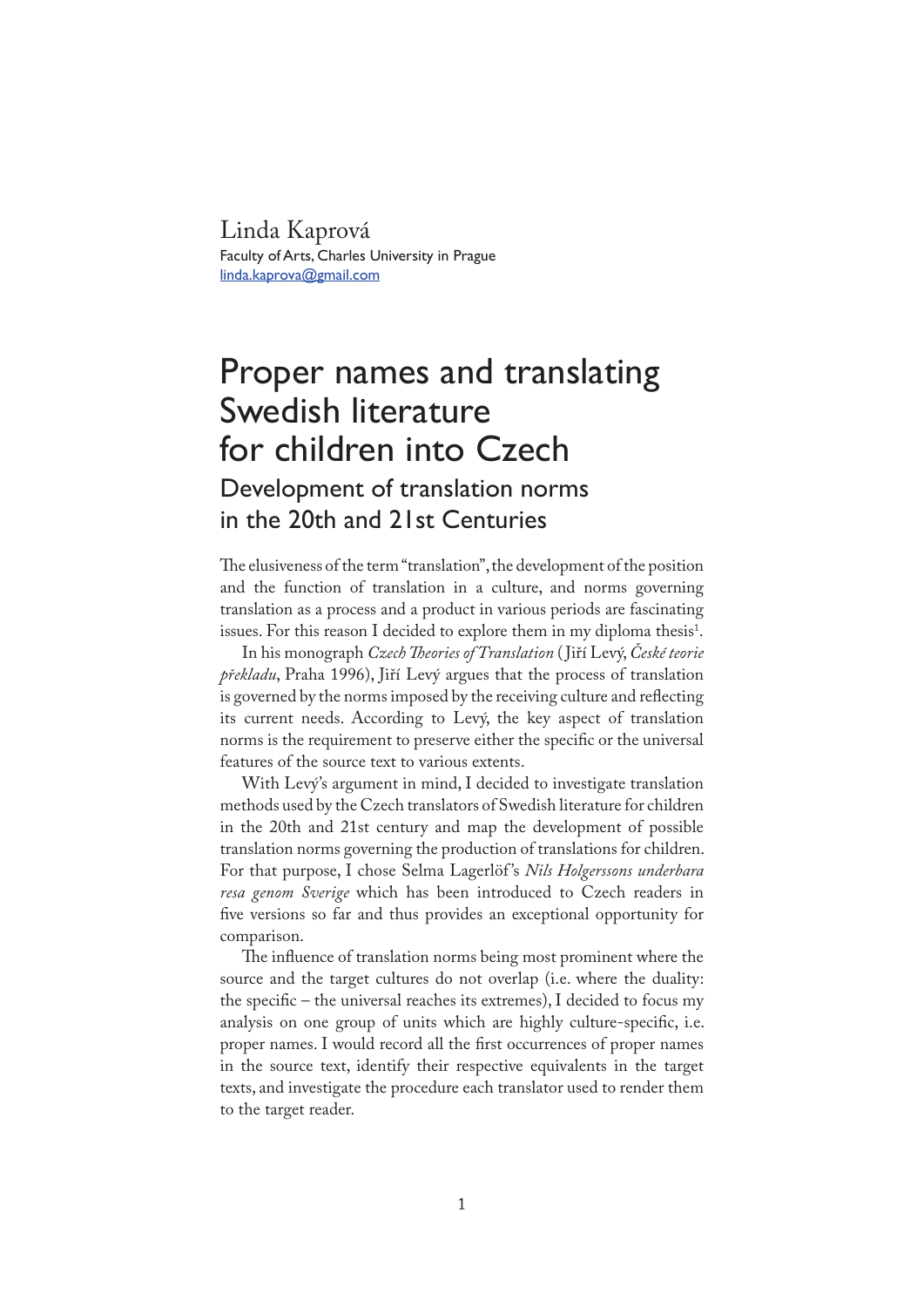A translation procedure does not reveal much on its own. It is the function of the translation solution which tells us more about the underlying translation method. A proper name in fiction, and especially in literature for children, has a wide spectrum of functions. Therefore, I analysed the functions of the source units and compared them to the functions of the target units.

Another reason why *Nils Holgersson* represents a highly suitable material for the analysis of translation methods is the unique structure of the book. To be more speci�c, it has two distinct levels corresponding with Levý's theory of the specific and the universal in a literary work.

Its purpose being to become a new geography reader, the book addresses almost exclusively the prospective source readers – Swedish  $children - and has a clear informative function. This level is highly$ culture-specific and even Selma Lagerlöf herself did not believe that it was possible for her book to become known outside the borders of Sweden: *Det är ju en bok, som ej kan gå utom Sverige, men det är väl mer värdt att komma in i hvarenda stuga här hemma än att bråka med utlandet, som är så svårt att vinna och som aldrig tycks lyckas*<sup>2</sup> *.* �e amount of translations published nevertheless proves Selma Lagerlöf wrong. �e second level of the book, i.e. its aesthetic and literary qualities and the ethical dimension, is universal and has been able to attract readers all over the world.

As I analysed the proper names in the book, it became clear that the two levels also correspond with the type of proper names which represent them. The culture-specific level of the book which conveys the informative function is represented by an enormous amount of existing toponyms. Therefore I chose them as indicators of the specific and of the informative function in the source and target texts. The literary and narrative level of the book proved to be represented by numerous �ctional zoonyms which could therefore be used as indicators of the aesthetic function and the universal in the book and its translations.

As Gideon Toury argues: "... features [of a source text] are retained, and reconstructed in target-language material, not because they are 'important' in any inherent sense, but because they are assigned importance, from the recipient vantage point"3 . A translation method can therefore be seen as an exponent of the prospective position of a translation within the target culture and of the norms which might possibly govern the production of translations in the particular culture and period. The duality of the specific and the universal in the source text and the translator's choice to preserve either of them to various extents reveal the translation method which we can see as an exponent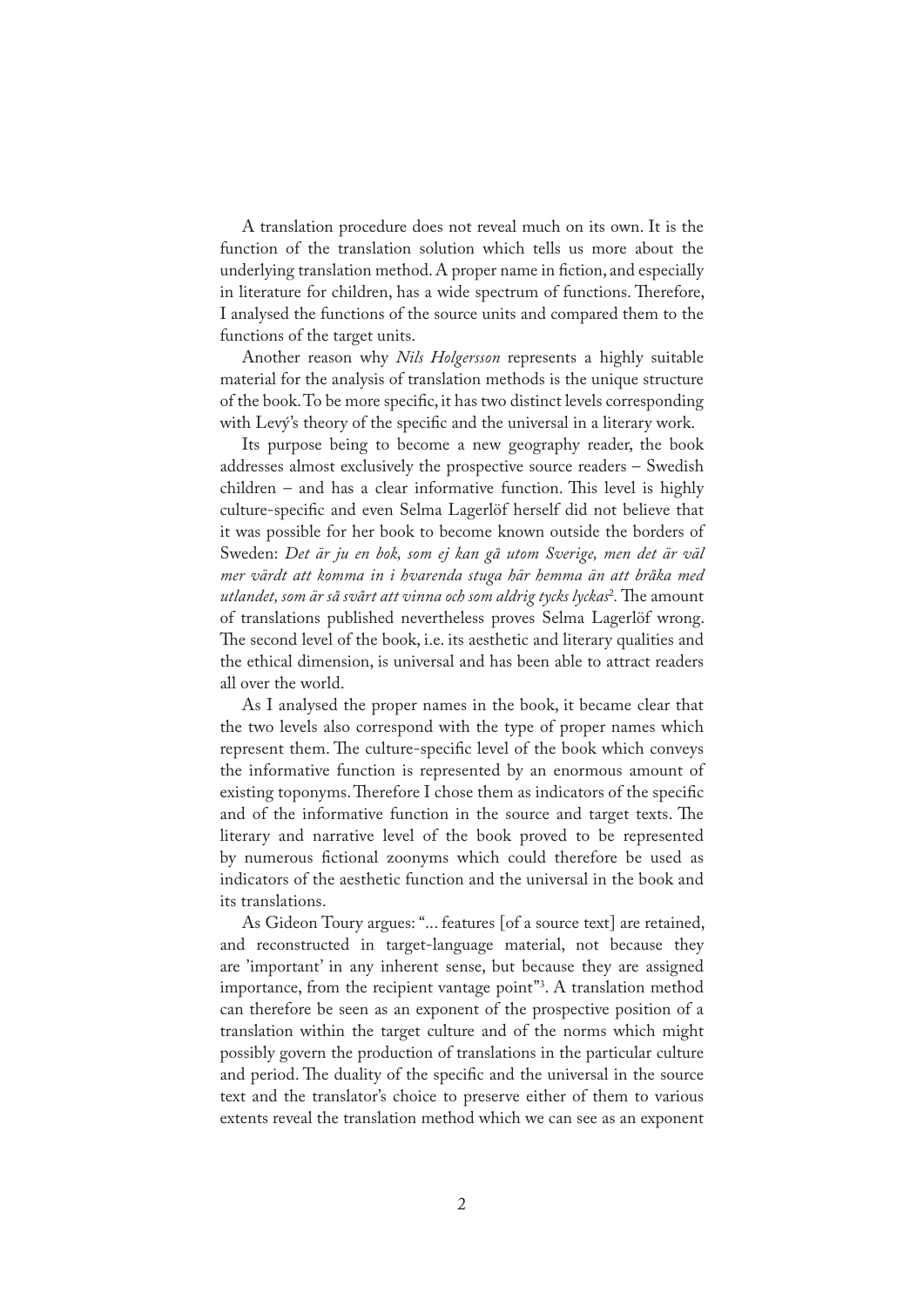of possible translation norms governing the process of translation in certain periods of the Czech culture.

For a more accurate analysis it was necessary to take into consideration the formal differences in the form of proper names. I decided to classify names as: conventional (names that are a part of a culture's repertoire and can be found in onomastic dictionaries), conventional classifying names (containing a morpheme which clearly places a name into a category of objects, such as mountains, rivers, lakes etc.), semantically motivated names (showing a clear motivation by the existing vocabulary) and nonsense names (coined names of no distinguishable semantic motivation).

�e �rst Czech version in which Selma Lagerlöf 's *Nils Holgersson* reached Czech readers was T. E. Tisovský's adaptation *Podivuhodná cesta nezbedy Petra s divokými husami*, Praha 1911 (A Wonderful Journey of the Naughty Petr with the Wild Geese). Two years later, two more versions were published in the same year: E. Walter's *Podivuhodná cesta Nilse Holgerssona Švédskem*, Praha 1913 (Nils Holgersson's Wonderful Journey across Sweden) and K. Rypáček's *Podivuhodná cesta Nilse Holgersona* [sic] *s divokými husami Švédskem*, Praha 1913 (Nils Holgerson's Wonderful Journey with the Wild Geese across Sweden). �e next translation, created by D. Pallasová, was published in 1957: *Podivuhodná cesta Nilse Holgerssona Švédskem* (Praha, 1957). �e most recent translation so far by D. Hartlová is based upon Tage and Kathrine Aurell's abridged version from 1962<sup>4</sup> and was published under the same title *Podivuhodná cesta Nilse Holgerssona Švédskem*, Praha 2005.

�e analysis of the two main functions of the original and the target texts revealed some clear differences in the translators' approaches. The attitude of each translator towards the specific in the translation is discernable particularly in the manipulation with toponyms.

Tisovský's approach is very radical but also very consistent. As the title itself and the translator's preface to the book reveal, he chose to respect the readers' capabilities and localized the whole narrative to the target culture. His version only keeps the most important features of the original plot and is therefore incomparably shorter; I was able to identify only 24 units corresponding to the source text toponyms.

Tisovský uses almost exclusively generalization or localization. Instead of *Skåne*, the narrative is set to the south of Bohemia. The river *Ronneby å* becomes the Czech river *Lužnice*, *Östersjön* becomes simply "the sea", *Skurup* or *Kivik* become "neighbouring villages" etc. The informative function of the original is not preserved. Tisovský however seeks to create a homologous function<sup>5</sup> describing to a certain degree the geography of the target culture.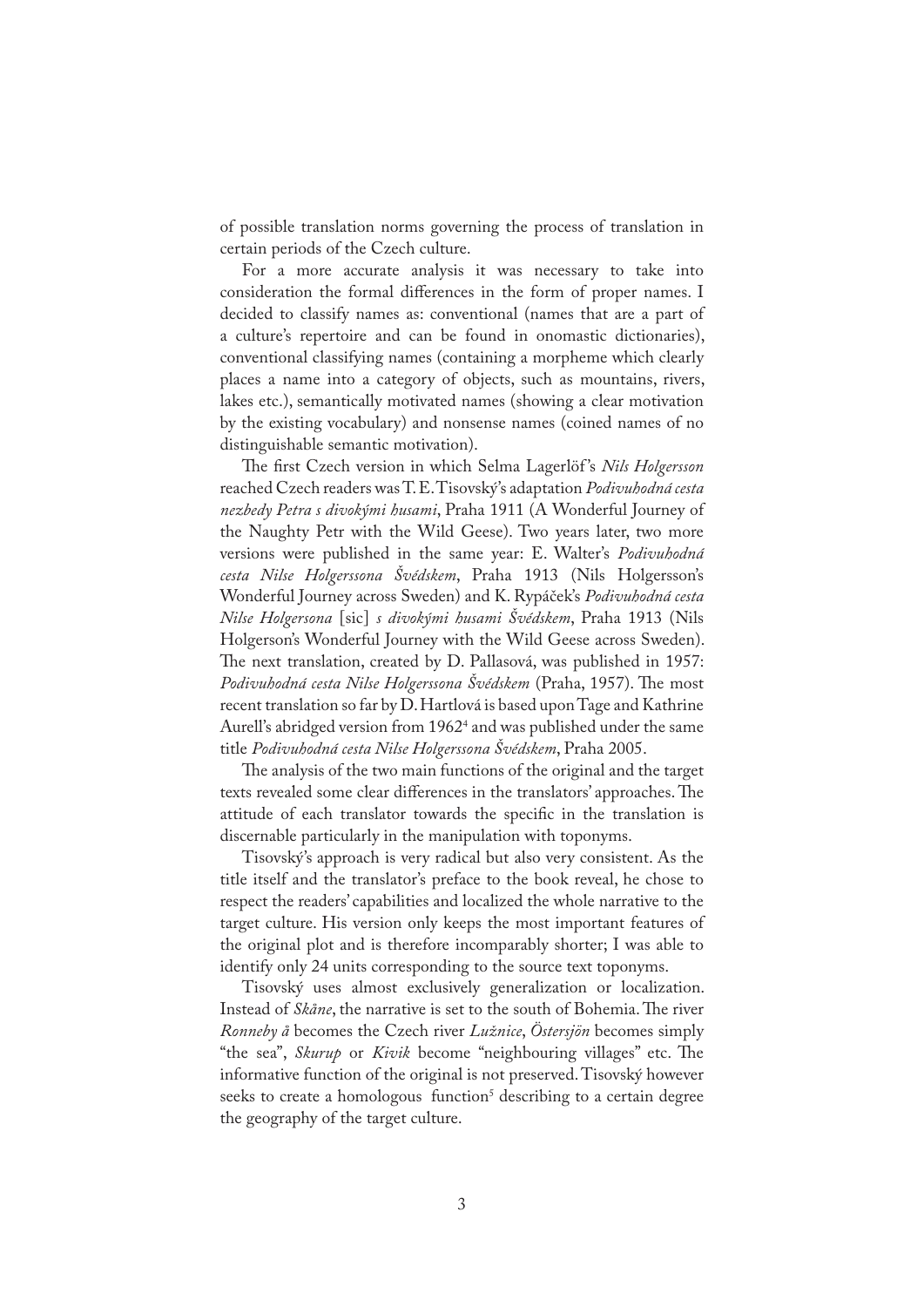Rypáček's approach is as good as a complete opposite. Almost 89 % of all conventional toponyms are transferred in the original form. To relieve the cultural differences, Rypáček makes use of numerous, almost encyclopaedic, notes (ca. 56 % of conventional names are further explained and in ca. 30 % of cases information about pronunciation is given as well). The same tendency to help the reader can be seen in the way Rypáček renders conventional classifying names. Again the use of notes is extensive (ca. 50 %) but here he also (in about 42 % of all cases) uses partial translation (*Oppmannasjön* – "the lake Opmanna") or calque (ca. 12 %) which helps to compensate for the knowledge and language gap as well.

Rypáček's anxiety to preserve the informative function of the toponyms and at the same time to make it easier for the recipient to access the new information shows that the prospective position in the target culture was probably homonymous to the original function, i.e. to provide new information about Swedish culture and geography. On the other hand, the numerous and detailed notes show that the aesthetic function was secondary to the informative one.

Walter leaves most of the information load for the reader to absorb. Approximately 80 % of conventional names are transferred and about 10 % are transcribed in some way (the most frequent is the grapheme "å", mostly transcribed as "aa" but sometimes as "o" as well). Walter also uses the method of transfer of classifying names (ca. 44 %) and in about 32 % of cases he uses partial translation as well. As he does not use notes, in-text explanations (ca. 12 %) are more frequent in Walter's translation than in Rypáček's (ca. 7 %). Sometimes he is inconsistent and uses various equivalents for one proper name (*Övedskloster* – "Évedskloster / övedský klášter (the öved monastery) / Övedskloster") or transcribes the same name in different ways (*Kolmården* – "Kolmórd/Kolmaard"). Some equivalents in Walter's translation are erroneous, usually because of misspelling or even misunderstanding (*Stallmästargården* – "Stallmestargörd", *Västerhavet* – "the Eastern Sea" etc.).

The way Walter renders toponyms in his translation suggests that his priority was not to preserve the informative function. The reader is left with an enormous amount of exotic names which do not have any meaning without some additional background knowledge. Sometimes the information the reader receives is even distorted and misleading, losing its informative function.

�e most prominent feature of Pallasová's translation method is a substantial reduction of the amount of information. Around 47 % of conventional names are omitted, which considerably reduces the information load and facilitates reception. At the same time, the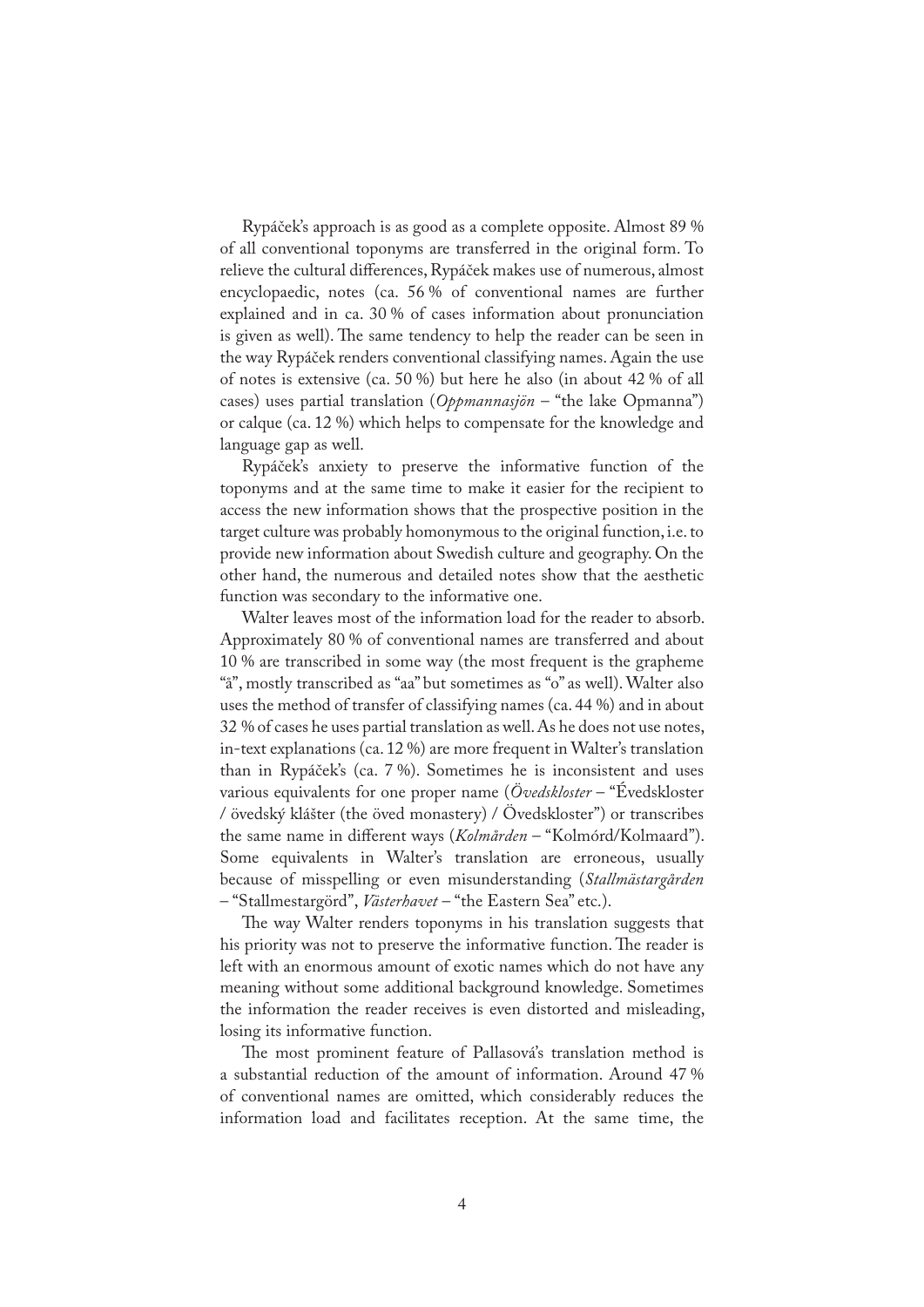remaining toponyms are almost exclusively transferred (ca. 47 %), thus keeping the potential to render the informative function. Pallasová explains some of these names in separate notes placed at the end of the book (ca. 12 %) and for complicated terms she also provides the pronunciation (over 12 %). However, in most cases the co-text itself contains enough hints for the reader to understand what the particular name denotes.

For the first time, Pallasová's translation suggests a method of balancing the informative function of the book and the aesthetic qualities while taking into consideration the needs of the prospective recipient and the target culture. It is highly probable that her choice of the text to be omitted (often with some reference to religion) and to be retained unabridged (parts describing heavy industry) may have been politically motivated; however, this issue would have to be further investigated.

D. Hartlová's translation, as I already mentioned, uses a different source text. Already the choice of the source text which is substantially abridged is a part of the translation method in itself and suggests a strong respect for the source culture needs, expectations and capacities of the prospective reader. In Tage and Kathrine Aurell's version there are only 68 conventional and 23 conventional classifying names. About 88 % of the former are transferred. In about 22 % Hartlová makes use of in-text explanations and in more than 7 % of cases an established equivalent is available. The text itself often provides enough information for the knowledge gap to be minimized. The same applies to the classifying names. Even here Hartlová prefers transfer combined with in-text explanations but almost to the same extent uses partial translation as well.

Another important way in which Hartlová preserves the informative function of the original and at the same time helps the reader to overcome the language and culture gap is a chapter on pronunciation placed at the end of the book in which the most important rules are described and examples given.

�e analysis suggests that in Hartlová's translation the aesthetic dimension of Lagerlöf's book comes first. The most important aspect is the narrative, the universal, and the original informative function is rather limited. Already the initial choice of the source text provides for the reduction of the information in the original. The informative function of the source text as such is carefully preserved.

The analysis of zoonyms in the five translations implies that the differences in the translation methods are less significant but even here the described tendencies can be identified.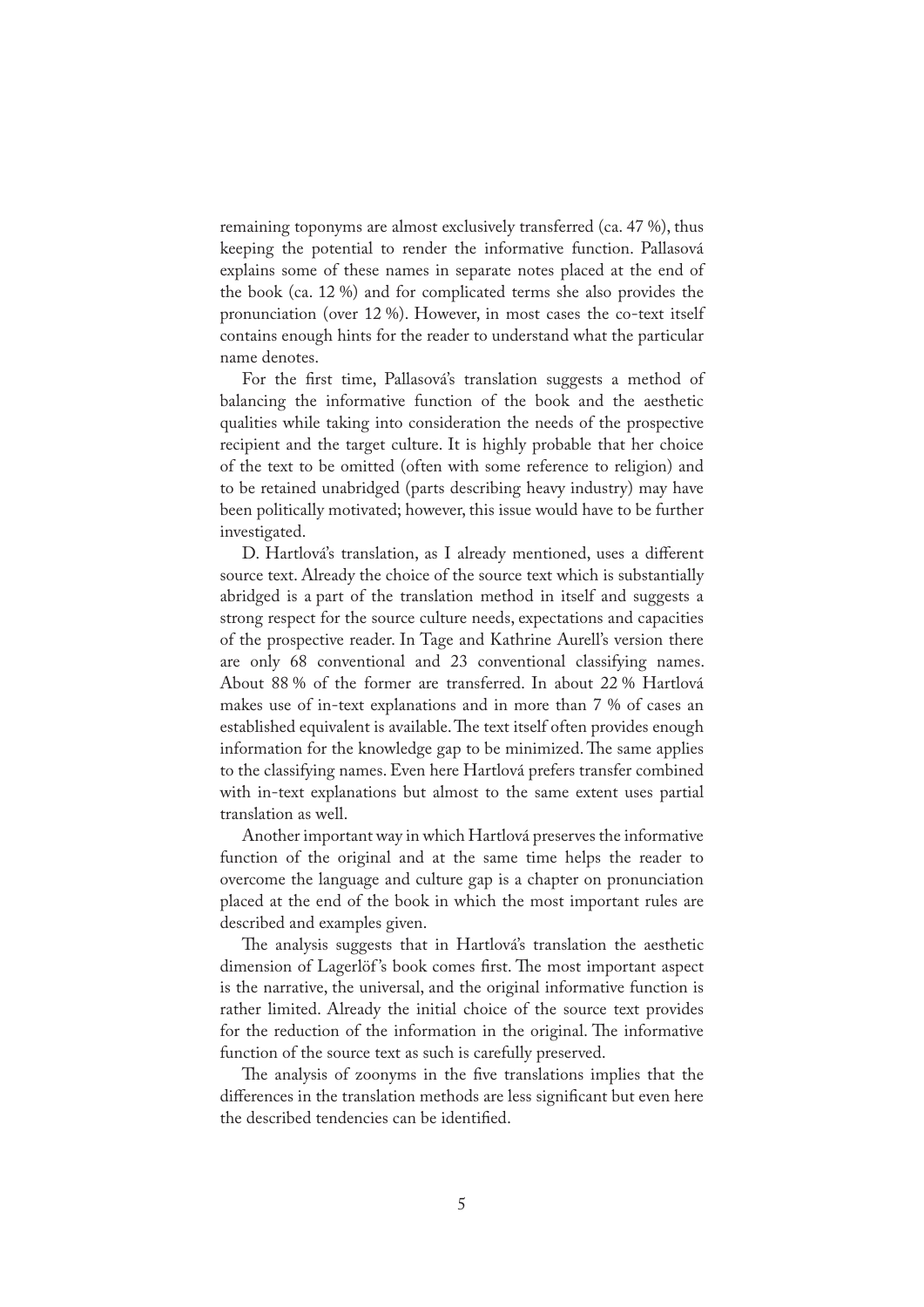As to semantically motivated names, we can see a clear tendency to render as many functions of the names in the source text as possible, the differences being probably mostly caused by the language competences of the translators, not by a speci�c translation method. For this reason, there is a high degree of similarity between the individual solutions. However, sometimes the semantic motivation is not recognized by all the translators (e.g. the name *Gripe* has a semantic equivalent only in Tisovský's and Rypáček's translations while Pallasová and Walter transfer the name, *Vind-Kåra* has a semantic equivalent in Tisovský's and Walter's translations while Rypáček uses a partial translation *"Větrová Kåra"*, i.e. "Wind-Kåra", and Pallasová reduces the name to *"Kåra"* etc.). It is still Tisovský who is the most consistent in his method to prefer the aesthetic function and to carefully localize, rendering always the meaning and general connotations while sacrificing the culture specific and exotic aspects.

Rypáček, in accord with his method, preserves the informative function, when he recognizes it, by adding a note (e.g. in the case of *Kuusi från Sjangeli* he explains that *Sjangeli* is a copper mine in Lappland and gives the pronunciation) and the same applies to Pallasová (she even identifies the semantics of *Kuusi* being the Finnish word for "six" which she mentions in the respective note). Walter, in accord with his approach as well, often does not pay much attention to the cultural gap and lets the reader absorb the exotic on their own. He is also the only translator who does not always makes an effort to find Czech localized forms of well-known conventional names (like *Mårten* or *Misse*).

Hartlová, as in the case of toponyms, does not use any additional notes to explain the transferred names of animal characters and allows her translation to bear some clear signs of the exotic while localizing conventional names. As there are incomparably less zoonyms in the source text she uses, the possible load on the reader is minimal.

An interesting phenomenon present in all the translations with the exception of Hartlová's is a relatively frequent change of gender of animal characters. Very often there is a conflict between the gender of an animal character and the respective noun in Czech. The translators seem to give preference to the Czech gender, thus changing the original connotative function considerably and adding new aspects to the social system in Lagerlöf's imaginary world. In Tisovský's adaptation this change applies to only one character (*Garm Vit�äder*), in Rypáček's translation to five characters (Misse, Sirle, Gripe, Kryle, Agar), Walter changes the gender of six characters (*Gripe*, *Garm Vit�äder*, *Fumle-Drumle*, *Kryle*, *Agar*) and he is even inconsistent in referring to a single character (*Måns*, *Vind-Ile*, *Vind-Kåra*), and Pallasová changes the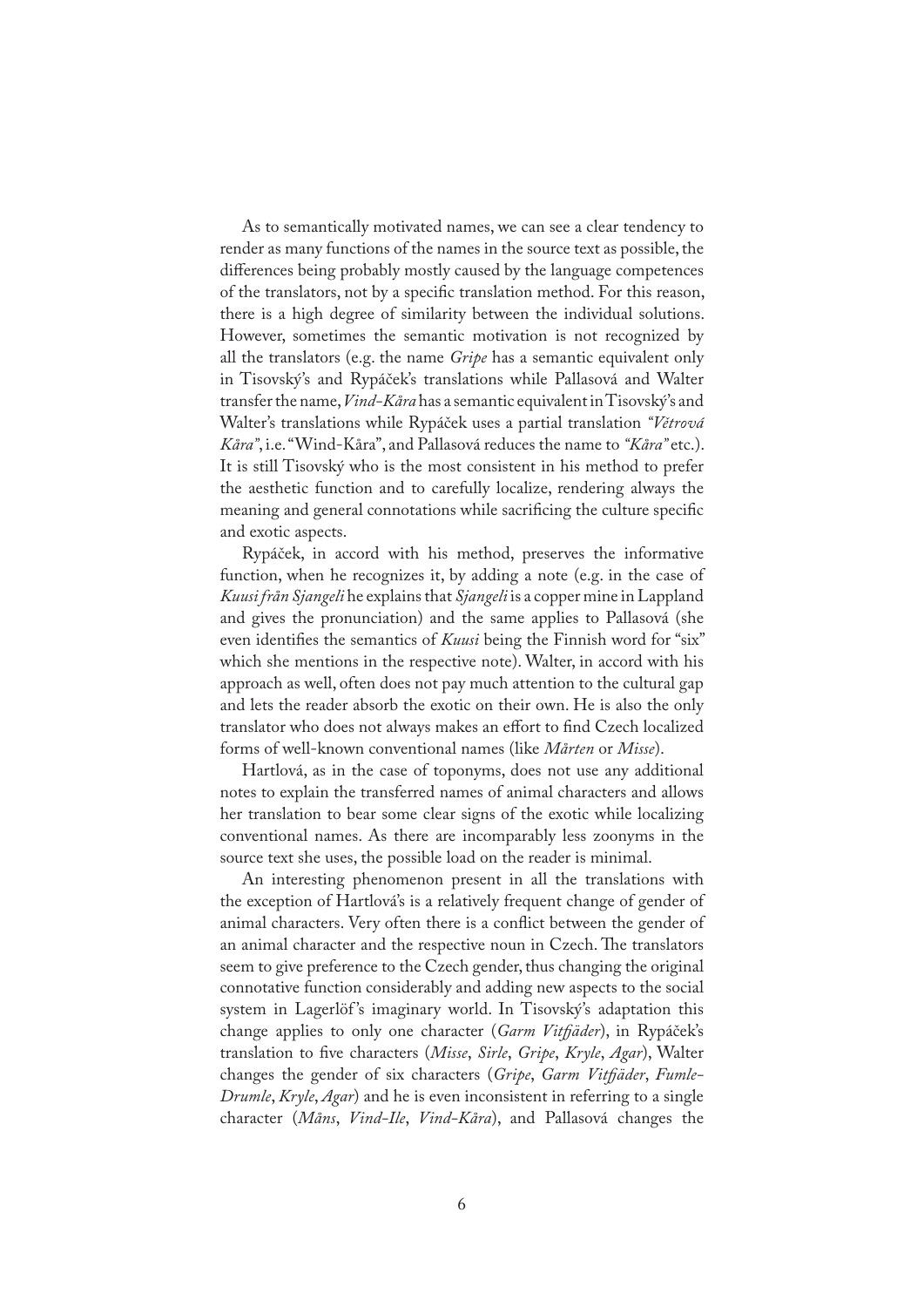gender of four characters (*Misse*, *Gripe*, *Kryle*, *Agar*). �e tolerance to gender changes in Czech translations of literature for children should be further investigated to find out what the norms are today and whether there has been some development.

If we decide to interpret the development of translation methods shown by the analysis as a development in the target culture's needs and related translation norms we may draw some tentative conclusions.

It seems that norms governing the production of Czech translations of Swedish literature for children between 1911 and 1913 were rather loose. We have a whole spectrum of approaches from a complete localization which results in a new aesthetic value, an encyclopaedic and very thorough translation preferring the specific in a source text while respecting the considerable knowledge gap, to a rather *ad hoc* translation assuming a high tolerance of the receiver to the exotic and to inaccuracies. The target culture seems to be ready to absorb all of these but since Tisovský feels the necessity to explain his method to the reader and call his version an adaptation, it can be expected that such a dramatic shift would not be accepted as "translation" however high the aesthetic qualities of the result might be.

The tolerance described above might be a result of the immense popularity of Scandinavian literature at that time, lots of Nordic authors being published in many editions. Another reason might be the absence of a professional community providing for quality control, as the Swedish was an exotic language mastered by only a limited group of people.

�e 1950's bring a more apparent shift towards acceptability and the universal in the book. Reducing the specific elements of a source text by abridging is an admissible procedure to preserve the universal, i.e. the aesthetic function. In addition, the notes which are used to keep the informative function are placed at the end of the book so as not to disturb the aesthetic experience. A certain in�uence of the political climate under the new communist regime on translation norms might also be suspected.

�e contemporary Czech culture still seems to recognize Selma Lagerlöf 's *Nils Holgersson* as a book of important aesthetic value but the informative function of the original is no longer a priority. However, as the norm seems to be to respect the structure of the source text and as many of its functions as possible, it is through the choice of the original that the translators comply with the requirements of the target culture. It also seems that compensations of a possible lack of knowledge tend to be included into the body of the target text in order not to distract the reader. Another result of the potential norm of respecting the original